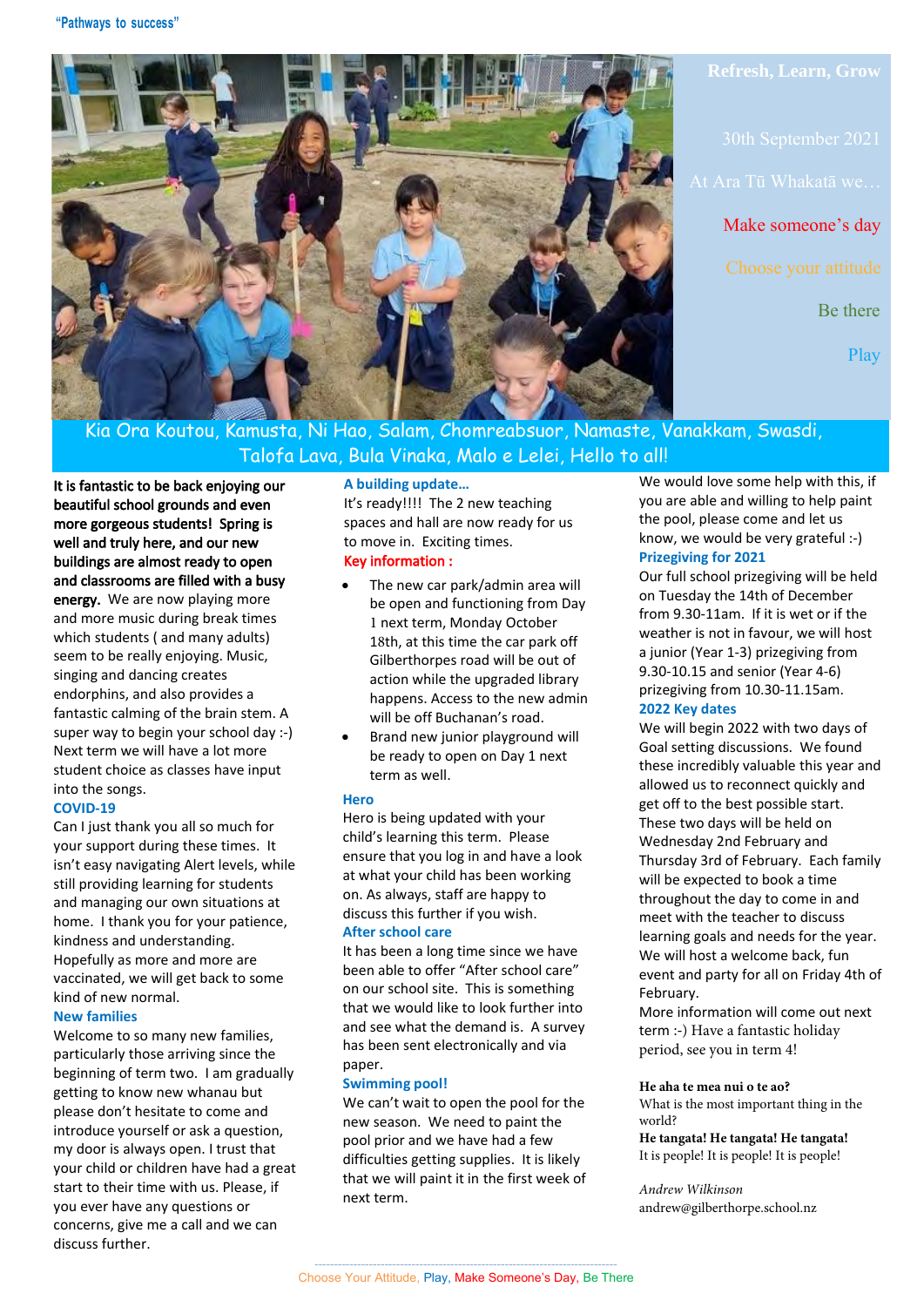#### **Teacher Awards**

- Te Rōpū Kura Pounamu **Jazmine Fowler for making great progress in her learning. You are trying your best and doing some amazing work!**
- Te Rōpū Wawata **Olivia McKenzie** for making amazing progress in her writing. You work so hard on all of your sounding out and are writing some amazing stories! **Caelin Castle** for an awesome attitude in maths and being supportive of your peers giving them the answers when they get stuck! **Esmé Robertson** for working so hard on her reading. I love how you are really focused and this is helping you to make some great progress with your reading skills
- Te Rōpū Auaha **Aroha Coulson** for the amazing learning work she did during the lockdown.
- ◆ Te Rōpū Maia **Sharnee Gordon-Gittings** for working so hard in reading and learning to read so many words! I am super proud of the effort you are making. **Adara Loper** for always being focused and having such a positive attitude to learning.
- Te Rōpū Ngākaunui **Connor Maxwell** for showing a positive attitude towards his learning. Kylah Flutey for always doing the right thing at the right time. She is a role model and many students look up to her.
- ◆ Te Rōpū Manawaroa **Melakai Fealofani** for choosing a positive attitude towards his learning. **Zach Young** for stepping up as a writer and blogger extraordinaire.
- ◆ Te Rōpū Mangōpare **Savanah Dennison** for completing her roles and responsibilities in the class reliably and effectively. **Trisanah Auvae** for consistently approaching her learning with a top attitude.
- Te Rōpū whakamanawa **Boston Tamariki** for showing a positive attitude and doing his part to make our classroom a cool place to be. Payton Rankin for an amazing effort in literacy learning and improvement in handwriting.

### **Caught Being Good Awards**

- ◆ Te Rōpū Kura Pounamu **Ashton Coulson** for making good choices in the classroom. Keep it up! **Lucy Birrell** for always showing respect and making the right choices. You are a pleasure to teach and a great role model. **Te Ahuroa Coleman** for always making great choices on the mat and showing 5.
- Te Rōpū Wawata Leenarshaye Norman for being such a kind and caring friend who is always there to help. You are also working so hard in your reading and writing and should be so proud, ka pai! **Kaitlyn Ashley** for always being such a fantastic helper. I love the way I can count on you to be such a team player in our classroom.
- ◆ Te Rōpū Auaha **Mei Salele** for always choosing a positive attitude and being considerate of others. **Jack Baker** for consistently choosing to do the right thing at the right time and trying his best in all the work he does.
- ◆ Te Rōpū Maia **Ian Bedford** for always showing respect and doing the right thing at the right time. He is always polite and has beautiful manners. Ava Bruce for always helping out around our hub and using her initiative when she sees a job which needs to be done.
- ◆ Te Rōpū Ngakaunui **Lucas Perez** for getting involved in group discussions during his inquiry sessions. **Ryan Jeffreys** for choosing the right attitude when it comes to his learning. He has a can-do attitude and tries his best.
- Te Rōpū Manawaroa Maiyah Martin for stepping up and choosing a positive attitude towards producing her very best. Oskar Harris for always striving to be the "Go -To-Guy" for everything around the class, whether it's doing a job, helping others or using his initiative to help out around the hub.
- Te Rōpū Mangōpare **Cody Starr** for being someone you can always rely on to tell the truth. **Ashaswi KC** for stepping up to aid the art team to complete their responsibilities.
- Te Rōpū Whakamanawa **Hakeem Masoumi** for being able to manage his learning and creating some great examples of work. **Ashlyn McKenzie** for always trying to be happy, helpful and doing the right thing at the right time.

#### **FISH Awards**

- ◆ Te Rōpū Kura Pounamu **Jacob Furze Choose Your Attitude:** for working so hard to choose a fantastic attitude in class! **Kyle Tan Choose Your Attitude:** for always being the first to clean up without being asked and putting things in the right places. So helpful! **Ayla Gille Choose Your Attitude:** for trying your best and having a positive attitude towards learning. You are a learning champion!
- ◆ Te Rōpū Wawata **Carter Riordan Choose Your Attitude:** for working so hard to choose a fantastic attitude in classroom! **Mia Snowsill Choose Your Attitude:** for always choosing such a wonderful attitude when she comes into the classroom. It is fantastic to see such a beautiful smile on your face! **Kino Coleman Choose Your Attitude:**for trying your best and having a positive attitude towards learning.
- ◆ Te Rōpū Auaha –**Luka Simpson-Smith Choose Your Attitude:** for showing 5 on the mat and using his ignoring muscle to do the right thing.
- ◆ Te Rōpū Maia **Isabella Hancock Make Someone's Day:** for showing initiative and always being willing to help others.
- Te Rōpū Ngākaunui Parker Kirkwood Play: for having a can-do attitude. Parker works hard during his sessions with Tash and is beginning to be more involved in whole class discussions.
- ◆ Te Rōpū Manawaroa **Maddison Cummins Be There:** for being there by jumping in whenever she sees something needing going on in the hub. **Essence Shelford Choose Your Attitude:** for choosing a positive attitude towards her learning and always giving her very best effort.
- ◆ Te Rōpū Mangōpare **Nathan Wong Choose Your Attitude:** for always showing a positive attitude toward his learning tasks. **Izyah Cooper Play:** for always approaching class fitness tasks with a smile and a can-do attitude.
- ◆ Te Rōpū Whakamanawa **Olivia Hancock Make Someone's Day:** for going above and beyond to be helpful with our class. **Thomas Robertson Be There:** for showing a really great attitude in Numeracy and being highly focused during independent learning time.

#### **Principal Awards**

Milla Garrick for being such a kind, caring student and also showing resilience with her broken leg! Great to see you making the effort to get to school Milla. **Cody Starr** for working hard to lead rugby at lunchtimes, a great role model! **Aroha Coulson** for absolutely outstanding work over lockdown, a huge amount achieved. **Maddison Cummins** for being a wonderful role model, always setting a good example.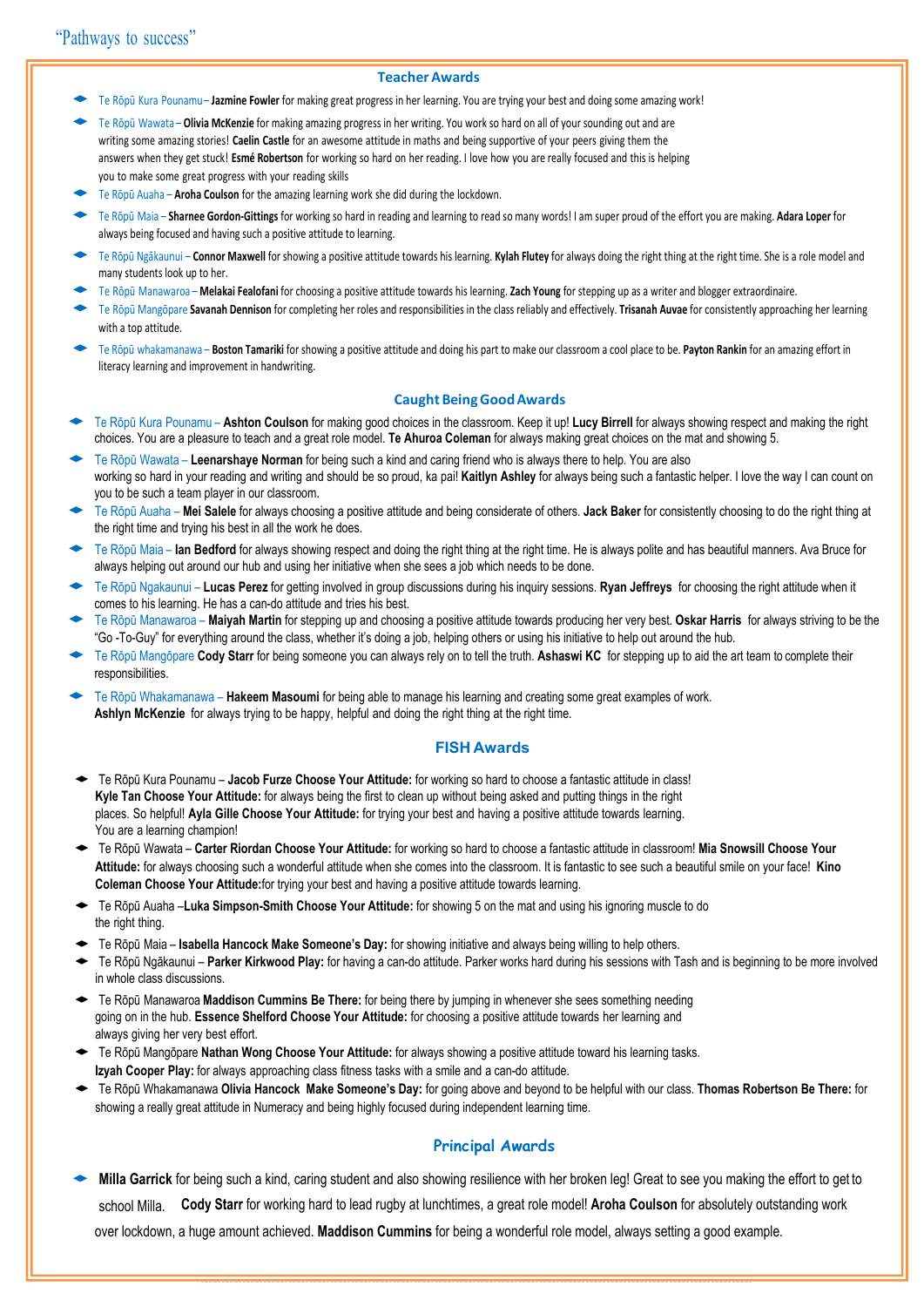#### **Hair Shave Fundraiser -**

Our belated Daffodil Day is on **Friday 1 October**. Wear a splash of yellow and bring a cash donation to support the Cancer Society. Each hub will have a collection tub. A parent, Teresa, a teacher, Mr Huggins and a student, MJ, will have their hair shaved to help raise money.

**Office drop box -** In the new school office, we will have a dropbox for students to place any notices/ money that needs to be sent to the office. It would be appreciated if there is money that is being handed in, that it is in an envelope or sandwich bag with their name on it, so it stays together for collection by Penny. Please help by doing this prior to it coming to school.

**Signing children in & out -** If students are late to school they must come to the school office to sign in, absence texts are sent out around 9.30 am if they were not in class at the time of the roll is taken. Also if they are leaving early for an appointment or you need to collect them earlier, it is important that the person picking them signs them out on the VISTAB, this is used in case of emergencies to know that the student has left for the day and why.

**School Colour Fun Run -**This year's fun run is happening on the 27th of October. We will be using colour and fundraising for the 'I am Hope' foundation. You may have heard of 'gumboot Friday'. This is a great foundation that promotes youth counselling, phamplets should have come home yesterday, please start your child's online fundraising page and get those donations coming through. This is a colour fun run, so students will be asked to wear white tee shirts on the day if they can. They will get wet and covered in coloured powder. We would love parent helpers on this day, please see Penny if you are keen.

#### **Term 4 Sports events -**

*Athletics:* Athletics training has already started here at school and we will be running Takitini's sports day on the 3 November and Whakatau will release a date at a later stage. West Zones is being held on the 10th November for the year levels 4-6.

*Olympia***:** Whakatau will be visiting Olympia on the 19th of October to learn some gymnastics. Information is being sent home this week. If you have any questions please ask your homeroom teachers.

*Swimming:* Swim coaching will start up again next term. We are looking forward to getting back in the pool! **Student Leadership -**

Throughout the year we have been training up selected students to be part of a leadership team. We have four groups: Taha Tinana - This group focuses on the promotion of being active and being healthy; Taha Whānau - promotes our school values and events; Taha Hinengaro - trained in peer mediation and are active during break times; and Taha Wairua - This is our

environmental group which focus on a range of initiatives like gardening and keeping our spaces tidy and maintained. If you are interested in helping out any of our groups, please get in touch with Timmy Huggins. [timmy@gilberthorpe.school.nz](mailto:timmy@gilberthorpe.school.nz) Snapshots of our leadership groups in action will be posted to our Facebook page next term.

### **Festival of Flowers**

Lions will be hosting the annual Festival of Flowers on Saturday the 30th of October. Entry will be by a gold coin donation with the money raised supporting children with cancer to attend Camp Quality in 2022. More details will follow in term 4.

### **Year Six Camp**

Students have been given a Year 6 Camp information and permission form. Please have these back to school within the first week of next term if not earlier. For parents who would like to be adult helpers, let Miss Waho know so Police Vetting forms can be given to you. If your child did not receive a form, see Miss Waho.

# **Sunhats Compulsory – Term 4**

To align with our SunSmart policy all students are required to wear a wide brimmed sunhat throughout term 4. If they do not have one, they will be asked to play at break times in the amphitheatre.

## **School Photos –**

These were taken on Wednesday, each class had a class photo and each student had an individual photo taken. early next term your child will bring home a special code that you go onto Photo Life website and enter that unique code and it will let you see each of you child's photos. There you order and pay for the photos to be delivered to school.

#### **School Holidays – Maintaining Healthcare**

*Headlice:* With the school holidays approaching now is a really good time to combat headlice. Check your child's hair and treat if required, but remember to re check it in 7 days and treat again.

**Threadworm:** There has also been a severe case of threadworms reported in the junior hub. This is common in schools and childcare facilities and easily spreads via hands not being washed properly. If you notice your child has an itchy bottom it may pay to check them. You can get medication from the chemist for treatment, and it may mean the whole family needs to be treated. **Road Patrol**

Are there any wonderful parents out there that could help volunteer to run road patrol in the afternoons? 2.55pm- 3.10 on any day :-) Please come into the office if you can help.